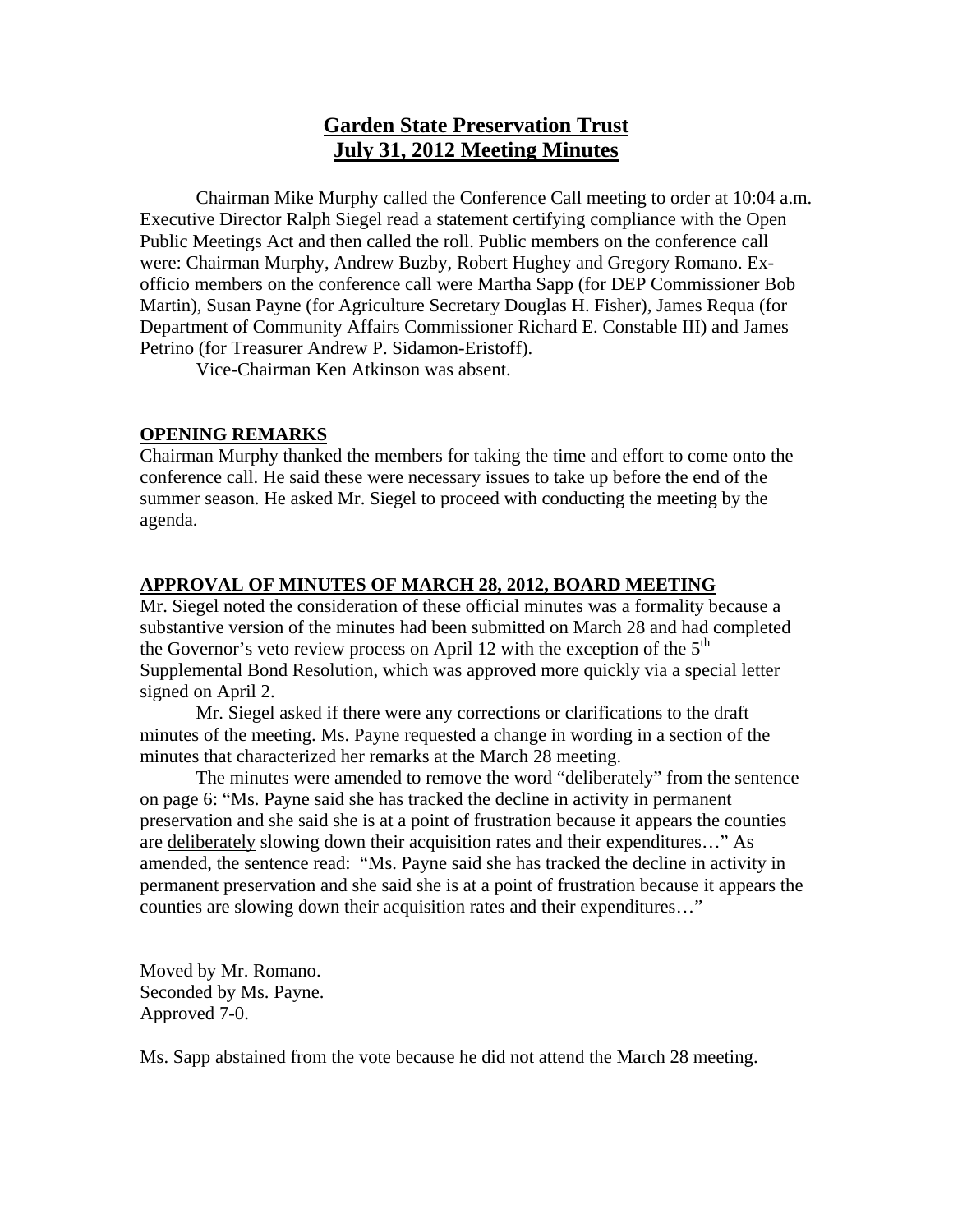#### **EXECUTIVE DIRECTOR'S REPORT**

Mr. Siegel reviewed the Tax Compliance Procedure and the Memorandum of Understanding, noting the endorsement of staff, the Attorney General's office and Bond Counsel Leah Sandbank, Esq., of McManimon, Scotland & Baumann.

 Mr. Siegel made reference to his memo to the board, noting that it had been compiled with the assistance of Ms. Sandbank. He reviewed the Tax Compliance Procedure document and explained the need for the conjuncting Memorandum of Understanding to ensure the cooperation of the conservation agencies in order for the GSPT to implement these procedures.

 Mr. Siegel explained it was necessary for the GSPT as a bond-issuing agency to file an IRS tax form by August 15, and that the tax form required indication of whether or not the filing agency had a Tax Compliance Procedure in place. He said today's meeting was the deadline for approval of the Tax Compliance Procedure to allow for the Governor's 15-day veto period so that the tax form could be properly marked and filed.

 Mr. Siegel said it was a strong recommendation of the staff, Office of the Attorney General and Bond Counsel, as represented by Ms. Sandbank, for the GSPT board to adopt the Tax Compliance Procedure today.

 Mr. Siegel noted that the Tax Compliance Procedure include clear provisions to permit for reform and revision of the document at any time "on a going-forward basis." He said the procedure if adopted today would not be carved in stone but would be subject to continuing revision and improvement.

 Mr. Siegel asked Ms. Sandbank to explain the nature of the deadline faced by the GSPT.

 Ms. Sandbank explained that any agency that issues tax-exempt bonds must file a tax return explaining the bond issue. She said the deadline is set on the 15th day of the third month after the bond issue has been executed. "require basically the 15th day after the second month after the bonds are issued," which turns out to be Aug. 15.

 Ms. Sandbank said the IRS this year changed the forms, 8038 and 8038-G, to include a check box to indicate that the agency has a procedure in place to ensure IRS provisions for tax-exempt bonds are being monitored and that the use of the bond funds is in compliance with these provisions. She said this is the impetus for developing the written procedures. She said there is no IRS rule or requirement for written procedures, but the IRS code does require "active monitoring," and it is hard to envision satisfactory compliance without a written procedure that designates the responsibilities and recordkeeping necessary for adequate monitoring.

 Ms. Sandbank said, "There is a concern in the general marketplace that not checking the box raises a red flag with the IRS because the IRS uses the 8038 form to identify issues to come up on audit." She said there is no certainty that a failure to check the box will result in an IRS audit, it is "prudent" to have written procedures and to so indicate on the 8038 forms. She said the request-for-proposal for Bond Counsel that had been issued by the Treasury Department for the GSPT bond issue specified that the Bond Counsel would be expected to assist in the production of written procedures.

 "We would like very much to able to check the box by that date to say that you, the Trust, have these written procedures, so that is why the resolution is before you today," Ms. Sandbank said.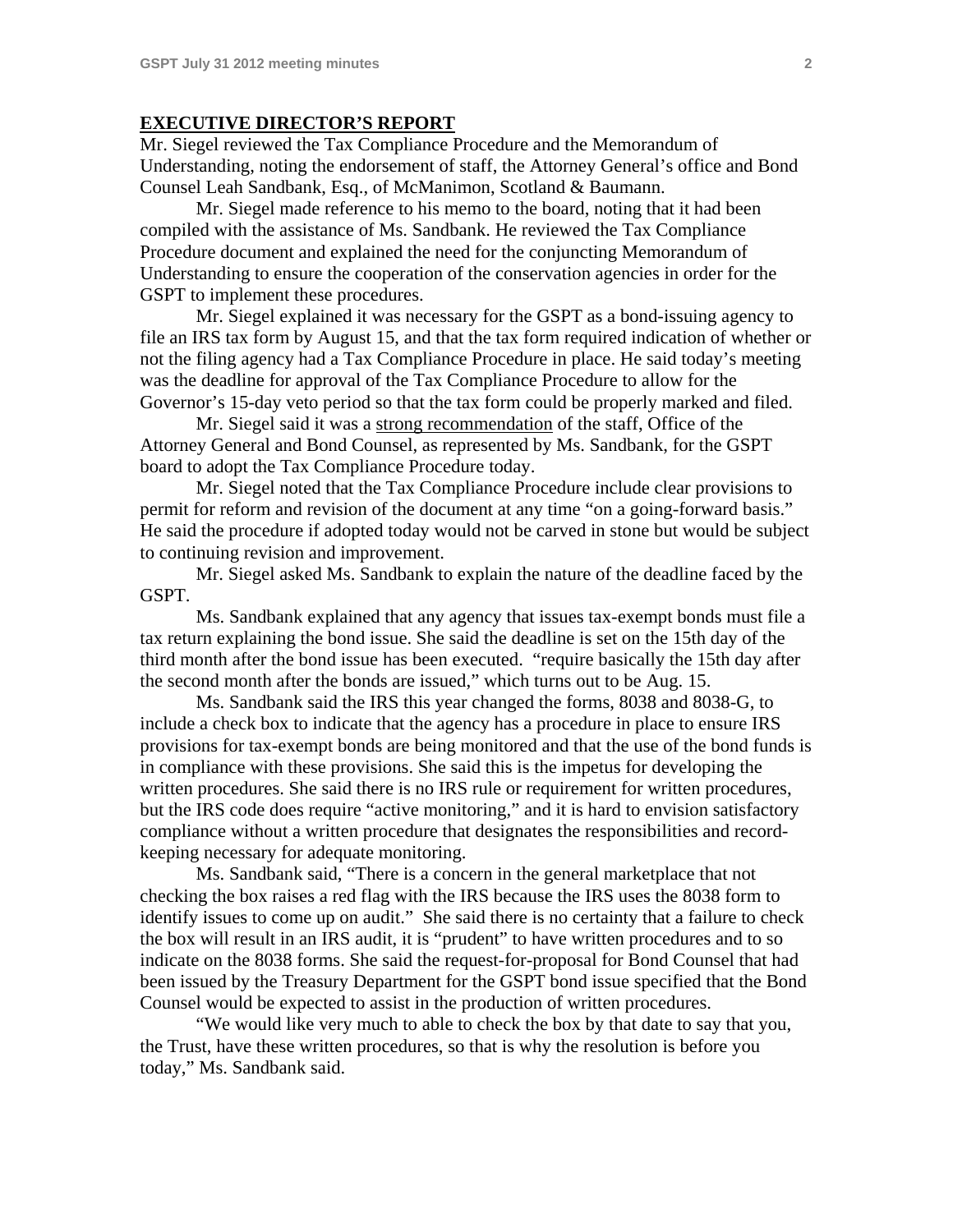Mr. Petrino, who also serves as director of the Office of Public Finance, explained all agencies issuing tax-exempt bonds will need to adopt written procedures for tax compliance. He said this is not unique to the GSPT "but rather part of a program that we are implementing with all of our tax-exempt bond issuing authorities, and with the State of New Jersey itself."

## **DISCUSSION, CONSIDERATION OF THE RESOLUTION #12-003 TO ADOPT A POST-ISSUANCE TAX COMPLIANCE PROCEDURE**

Following remarks by Mr. Siegel and Ms. Sandbank, Mr. Petrino at the conclusion of his own brief remarks moved the resolution.

There commenced an extensive board discussion.

 Ms. Sapp said she had discussed the procedures with Mr. Siegel prior to the meeting and he had explained the document was flexible and could be changed in consultation with the attorneys. She said her office has concerns about the Tax Compliance Procedure and about the Memorandum of Understanding (MOU). She said she would seek to have the MOU streamlined and adapted to recognize that some monitoring and compliance issues would involve agencies at the DEP other than Green Acres.

 Ms. Sapp said, "I just want to make sure that we don't make anything duplicative or make more work for staff when we are actually already meeting the requirement. We can already check that box on that form."

 Mr. Siegel said, "My major focus during the development of the Tax Compliance Procedure was that we not create the requirement for any new procedure that does not exist already in the paperwork and filing systems of both agencies."

 Mr. Siegel said the attorneys present would confirm this as his goal throughout the process in developing and refining the procedure document.

 Mr. Siegel said, "The documents we are voting on are more complicated that I would have liked, but nevertheless that is the baseline intent, to incorporate and in a way to certify the procedures that both agencies already follow. If there are imperfections that need to be streamlined, they can be. It's my intention to have this be a zero-impact procedural implementation."

 Ms. Payne said she wanted to "echo" Ms. Sapp's comments. She said the Farmland Preservation Program already tracks and documents all compliance issues. She said the language requiring the program to communicate to the GSPT about every potential violation is "overly broad and would actually cause an enormous amount of additional work."

 Ms. Payne said, "As long as we can change the procedures and the contents of the MOU to reflect what we do, that's fine, but the language is definitely overly broad."

 Ms. Sandbank said training should be built in to clarify the types of violations of particular concern to the GSPT, to distinguish from "run-of-the-mill" violations of farmland preservation rules or conservation easements that have no real implications conbcerning tax compliance.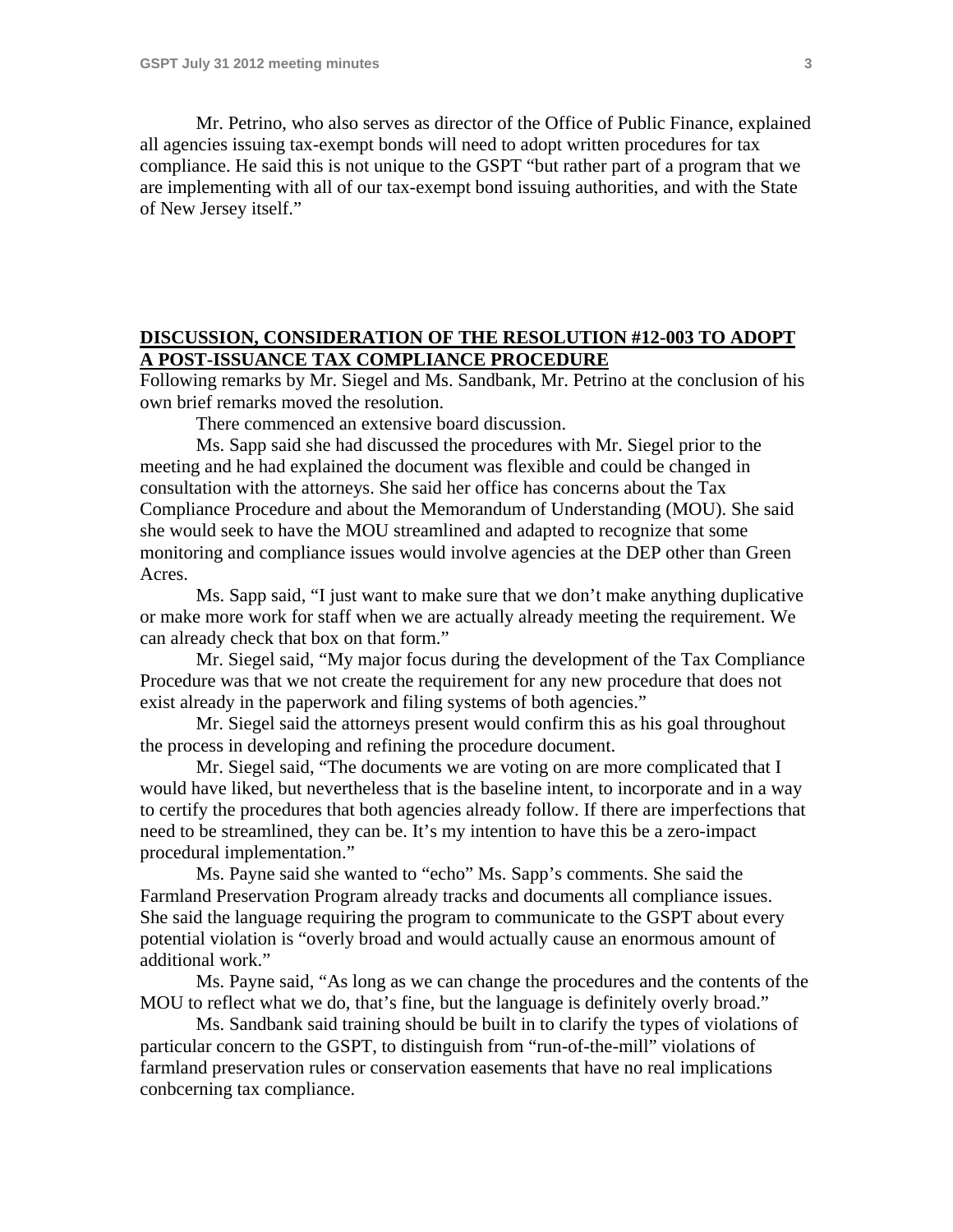Ms. Sapp pointed out that Green Acres State Acquisitions are placed under the management of other DEP divisions. She said her office is not involved in those properties, and that it would be difficult to expect compliance reports from the superintendents of every state park and wildlife management area.

 Mr. Siegel said he believed such reporting was not necessary and was not being contemplated. He said the chief monitoring issue for state-owned lands would be for any change of title; that is, any sale or transfer of the land acquired with funds from taxexempt bonds. He said he had been of the impression any such transfers or changes were reported back to Green Acres, but that this appears to have been incorrect. But he said as long as there is no transfer of title and the property remains in the hands of the parks or wildlife divisions, the public purpose of the land acquisition will be maintained.

 Mr. Siegel said there was no intention for the Tax Compliance Procedure to require new inspections on every parcel of land that has been added as part of a state park or wildlife area as long as those parcels remain a part of that state park or wildlife area. He repeated that he is not asking and will not ask the agencies to do anything they do not already do.

 Ms. Sapp confirmed that all transfers of title are publicly reported to the Statehouse Commission. She said major land-use diversions are reported to Green Acres.

 Ms. Sandbank said the intention was not to add new work and not to require the agencies to make tax compliance determinations concerning violations or changes of use. She said the idea was to have the agencies simply report possible issues or violations to GSPT, and for Mr. Siegel to sort through them to make the determination of which violations pose tax compliance problems and therefore require monitoring or follow-up action.

 Mr. Hughey asked if it was a problem to have attached an MOU to Resolution #12-004 when it is evident changes to the MOU are required. Ms. Sandbank answered that the MOU was in a substantially final form but the resolution stipulates that revisions and changes can be made.

 Ms. Payne said she did not agree with the MOU. She said, "There is substantial work" to get the MOU into a shape that reflects what the agencies do. "I think if it is going to be significantly modified, then I think we are all open to that."

Mr. Hughey suggested some changes in language to make it clear Resolution #12- 004 acknowledges that the MOU attached to it was a working document subject to revision and served merely as a nonbinding sample.

 Mr. Siegel said he agreed with a suggestion made by Ms. Sapp prior to the meeting to create two separate MOUs, one for Green Acres and one for the State Agriculture Development Committee.

 Ms. Sapp said she wanted to ensure the Tax Compliance Procedure under Resolution #12-003 has the same flexibility that all have agreed should exist for the MOU under Resolution #12-004.

 Mr. Siegel said the Tax Compliance Procedure was written to be just as flexible, and that once approved, it could be changed and revised every three months if need be. Ms. Sandbank agreed that as with the MOU, the Tax Compliance Procedure itself "is a working document," and would not be "set in stone" by the vote.

Discussion revolved around the best form of amendment.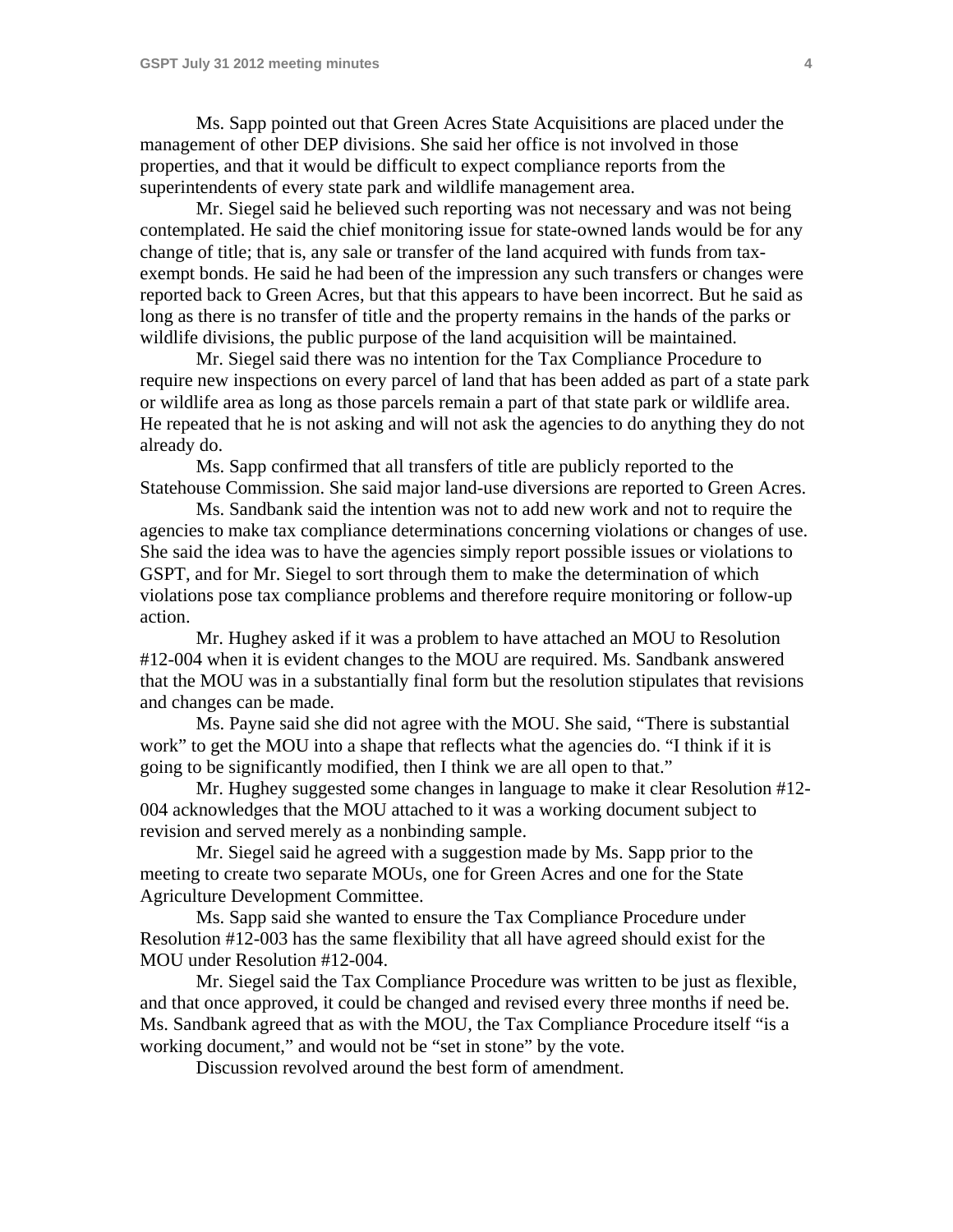On advice of DAG Cliff Rones, Mr. Siegel read back the suggested amendment to resolution #12-003.

As proposed, the final "whereas" clause of #12-003 had read as follows:

*"WHEREAS, it is expected and intended that the Trust, the Office of Green Acres and the SADC will enter into a Memorandum of Understanding in substantially the form attached hereto (the "MOU") setting forth the agreement between each of the Trust, the Office of Green Acres and the SADC to perform their respective responsibilities described in the Procedures."*

This clause was amended to remove the word "substantially."

It was amended to read as follows:

*"WHEREAS, it is expected and intended that the Trust, the Office of Green Acres and the SADC will enter into a Memorandum of Understanding in the form attached hereto (the "MOU") setting forth the agreement between each of the Trust, the Office of Green Acres and the SADC to perform their respective responsibilities described in the Procedures."* 

Mr. Siegel read this clause into the record.

 As proposed, the first NOW BE IT RESOLVED provision in #12-003 had read as follows: *"The Trust hereby approves the Procedures in substantially the form attached hereto."*

The provision was amended to read as follows:

*"The Trust hereby approves the Procedures in the form attached hereto with such changes, additions and modifications as agreed to by the Office Green Acres, the SADC, the Attorney General's office and Bond Counsel."*

As amended Moved by Mr. Petrino. Seconded by Mr. Romano. Approved 8-0.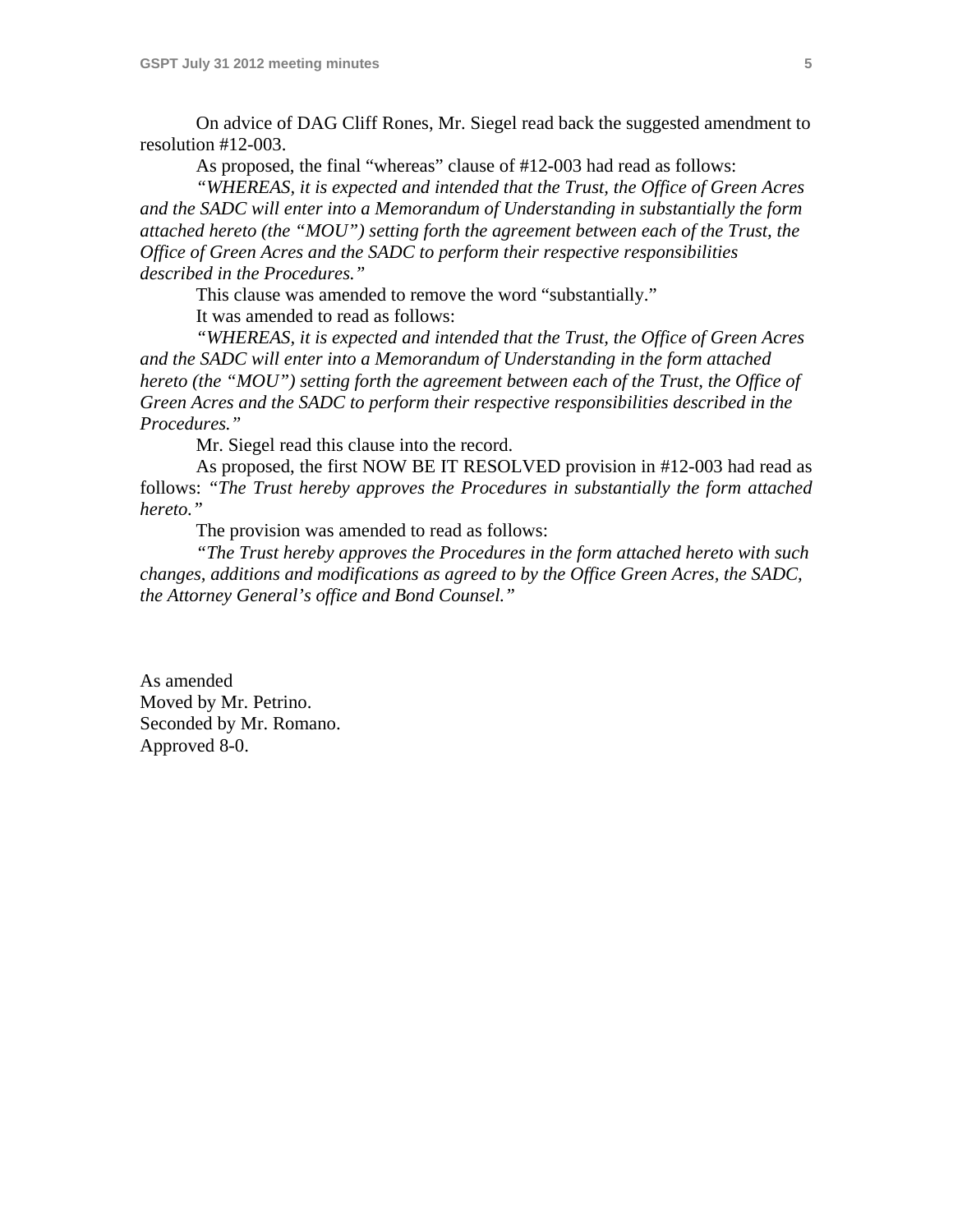## **DISCUSSION, CONSIDERATION OF THE RESOLUTION #12-004 TO ADOPT MEMORANDUM OF UNDERSTANDING TO IMPLEMENT TAX COMPLIANCE PROCEDURE**

The discussion about concerns over the Tax Compliance Procedure led to changes in this resolution as well.

 The resolution was amended to allow for multiple MOUs. As a result, the title of the resolution was amended to read as follows:

*"Resolution of the Garden State Preservation Trust to approve and adopt Memorandums of Understanding with the Department of Environmental Protection Office of Green Acres and with State Agriculture Development Committee to Cooperatively Implement the Post-Issuance Tax Compliance Procedures and to Designate Associate Tax Compliance Officers."*

As proposed, the final "whereas" clause of #12-004 had read as follows:

 "*WHEREAS, it is expected and intended that the Trust, the Office of Green Acres and the SADC will enter into a Memorandum of Understanding in substantially the form attached hereto (the "MOU") setting forth the agreement between each of the Trust, the Office of Green Acres and the SADC to perform their respective responsibilities described in the Procedures."* 

 This clause was amended to remove the word "substantially." It was amended to read as follows:

 "*WHEREAS, it is expected and intended that the Trust, the Office of Green Acres and the SADC will enter into a Memorandum of Understanding in the form attached hereto (the "MOU") setting forth the agreement between each of the Trust, the Office of Green Acres and the SADC to perform their respective responsibilities described in the Procedures;"* 

Mr. Siegel read this clause into the record.

 As proposed, the first NOW BE IT RESOLVED provision in #12-004 had read as follows:

*"The Trust hereby approves the MOU substantially in the form attached hereto to submitted to the Office of Green Acres and SADC for their consideration and approval."* 

The provision was amended to read as follows:

*"The Trust hereby approves the MOU in the form attached hereto with such changes, additions and modifications as agreed to by the Office Green Acres, the SADC, the Attorney General's office and Bond Counsel."*

As amended Moved by Ms. Payne. Seconded by Mr. Romano. Approved 8-0.